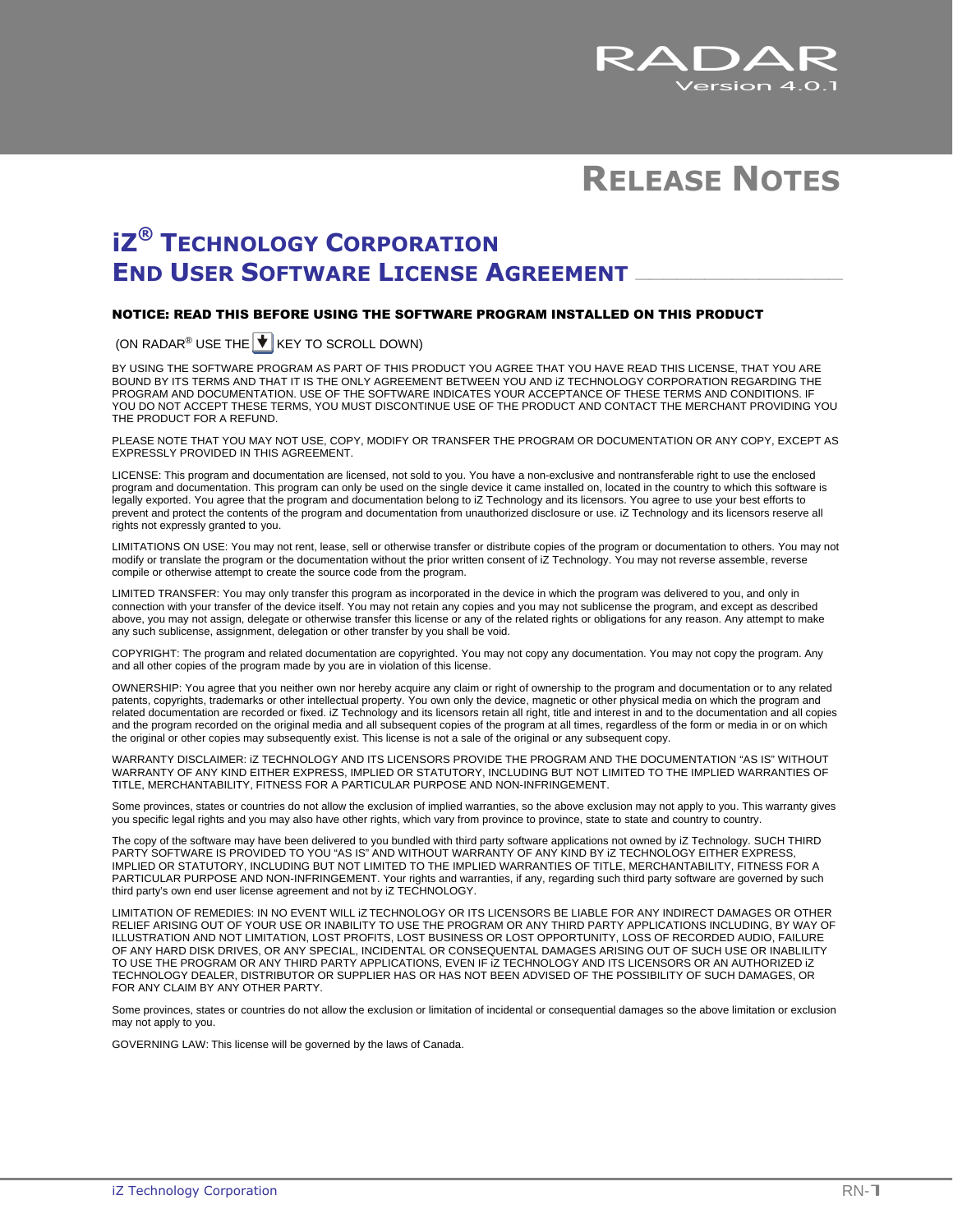# **IMPORTANT NOTICES FOR RADAR® VERSION 4.0.1\_\_\_\_\_\_\_\_**

# **DON'T USE RADAR BWAV DRIVES WITH OLD RADAR SOFTWARE**

Audio drives formatted as **RADAR BWAV** are not compatible with RADAR® I, RADAR® II, or RADAR® 24 units running software versions below 3.35.



**You will lose audio** if you mount a RADAR BWAV drive using an earlier version of RADAR software.

# **DON'T WRITE TO RADAR BWAV DRIVES USING NON-RADAR SOFTWARE**

You **may** mount/unmount RADAR BWAV audio drives in systems running MacOS, Unix, Windows, Linux, etc., to browse directories and copy files or folders *from* the RADAR BWAV drive *to* the other system and then subsequently use the RADAR BWAV drive in RADAR without risk of RADAR recorded data loss or corruption. However, if you do any of the following to RADAR BWAV disks in another system, **you risk loss or corruption of RADAR recorded data:**



- Do not write files into any directory on a RADAR BWAV drive while mounted on another system.
- Do not delete, rename, or modify any existing files or folders on a RADAR BWAV disk or modify the disk in any way using another system. These operations may only be done in RADAR.

## **SOME BACKUPS CANNOT BE RESTORED WITH OLD RADAR SOFTWARE**

Backups of audio drives formatted as RADAR BWAV can only be *restored* on pre-3.40 software if you do a **DSET(LEGACY)** type of backup (although the audio files from BWAV backups can be *imported* using version 3.30 or later).

# **CANNOT RADARLINK TO UNITS RUNNING OLD RADAR SOFTWARE**

RADAR units running software version 4.0.1 can only be RADARLinked with RADAR units running software version 3.40 or later, and which have an Adrenaline**®** Plus card installed.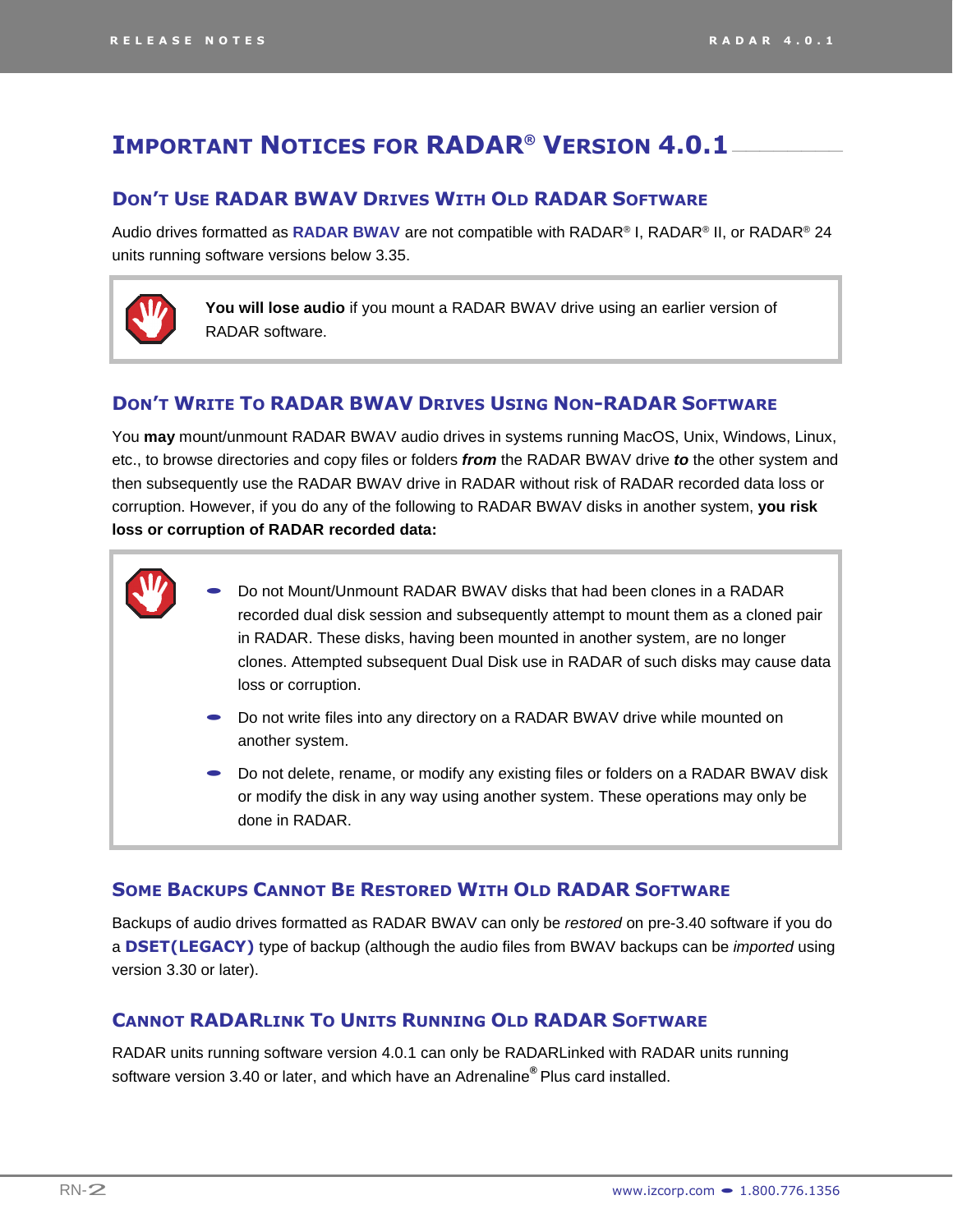# **WHAT'S NEW IN VERSION 4.0.1? \_\_\_\_\_\_\_\_\_\_\_\_\_\_\_\_\_\_\_\_\_\_\_**

### **BLU-RAY SUPPORT**

With an iZ®-approved Blu-ray drive installed, RADAR® now supports BD-RE discs as rewritable archive media. The Blu-ray device can be selected in dialogs for data storage operations such as backup and restore, import and export.

# **BUGS FIXED IN VERSION 4.0.1 \_\_\_\_\_\_\_\_\_\_\_\_\_\_\_\_\_\_\_\_\_\_\_\_\_**

| <b>PROBLEM/BUG</b>                                               | <b>COMMENTS</b>                                                                                                                                                                                                                                               |
|------------------------------------------------------------------|---------------------------------------------------------------------------------------------------------------------------------------------------------------------------------------------------------------------------------------------------------------|
| Jog enter click                                                  | When jogging, a click was sometimes heard immediately after<br>entering jog.                                                                                                                                                                                  |
| Warning messages not displayed<br>correctly on RADARView™        | The display of warning messages on the RADARView screen<br>was improved (e.g. low disk space, hardware init failure).                                                                                                                                         |
| Optical drive listed as option even<br>if not connected          | If the RADAR does not have an optical (DVD, Blu-ray) drive<br>connected, the DVD option will no longer be listed in device<br>selection dialogs.                                                                                                              |
| WEB option for software update<br>incompatible with new web site | The WEB option for updating software directly from the<br>izcorp.com website has been removed; instead, please download<br>the software install file from the website, copy it to a USB flash<br>drive or to your local network, and update from that device. |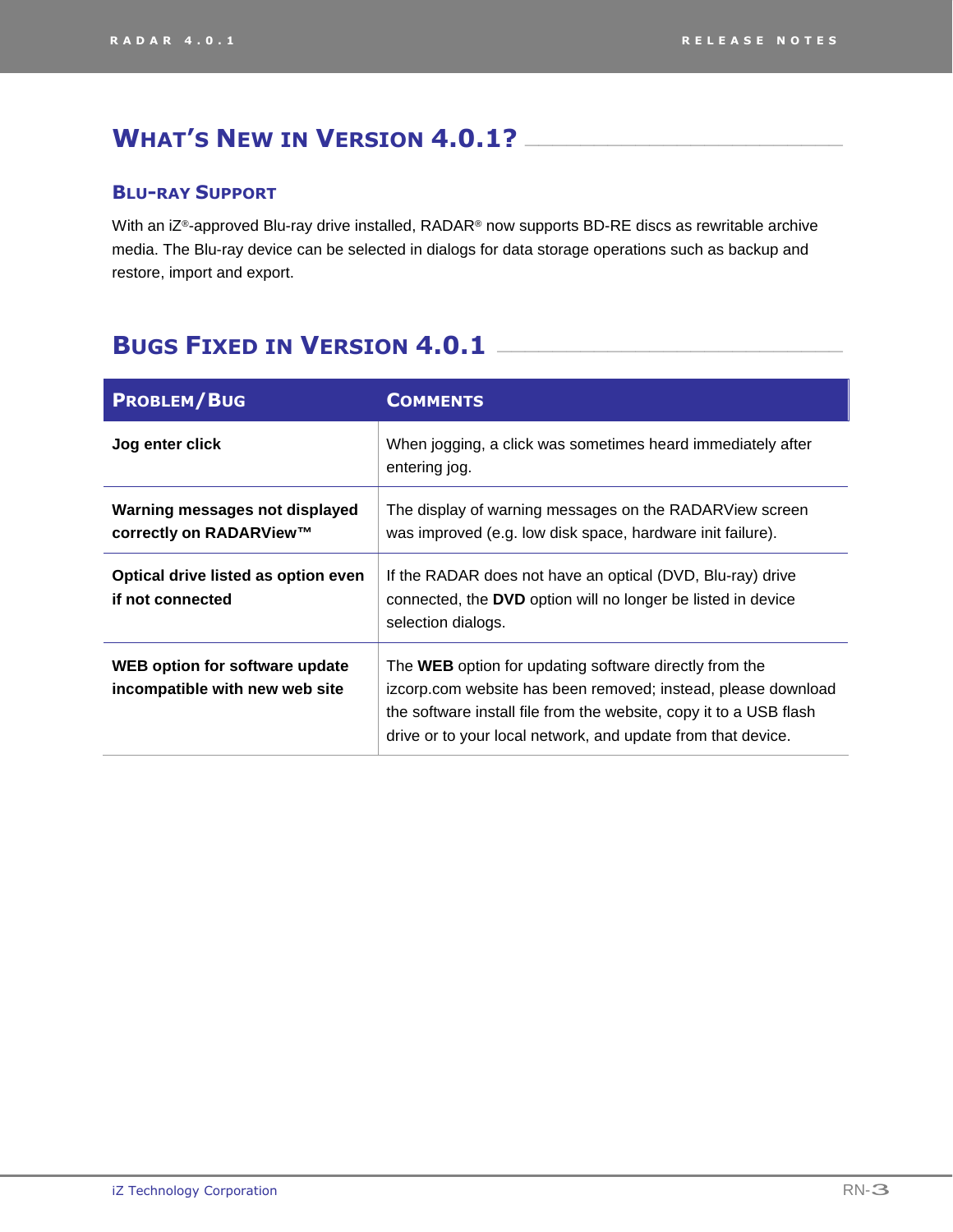# **WHAT'S NEW IN RADAR® 6 WITH VERSION 4.0?\_\_\_\_\_\_\_\_\_\_**

Welcome to RADAR<sup>®</sup> 6! Please take a few moments to review the Release Notes to see what's new in Version 4.0.

#### **TOUCHSCREEN DISPLAY**

RADAR 6 has a 10.1" touchscreen display in the front panel. The display shows the RADARView™ graphical user interface without requiring an external monitor. Virtually all functions of the RADAR 6 can be controlled using the touchscreen.

## **NEW FRONT PANEL**

RADAR 6 has a new fingerprint-resistant front panel with a high-contrast white LED ring-lit power switch. It includes tactile transport keys, for basic playback and recording operations; and two USB connectors and an eSATA connector, allowing drives to be connected easily for recording, data transfer, software updates, etc.

#### **NEW RADARVIEW GRAPHICS**

RADARView has a new look on RADAR 6. The graphical user interface window is now widescreen, supporting resolutions of 1600x900 and 1440x900 for external monitors, or 1024x600 for the native touchscreen resolution. The background image, waveform colours, and screen saver image are userselectable and customizable, with four skins installed by default. Mini meters are present to the left of each track's waveform.

#### **DIRECT RECORDING**

RADAR 6 records to drives which are connected directly to the host via SATA and USB, including USB flash drives and SD cards. New carriers allow installed drives to be removed from RADAR and connected to a computer via USB 2.0. All standard system and audio drives are solid-state drives, resulting in much lower power requirements and noise. Direct recording also results in faster cueing, editing, and data transfers.

#### **ULTRA NYQUIST AND CLASSIC 96 ANALOGUE I/O**

RADAR 6 ships with new Analogue I/O cards. Classic 96 are Classic cards with an extended sample rate range up to 96 kHz. Ultra Nyquist cards allow playback and recording up to 192 kHz, with lower noise, distortion, power consumption, and cost than the previous Nyquist and Super Nyquist cards.

### **BACK PANEL FOOTSWITCH CONNECTORS**

RADAR 6 has footswitch connectors on the back panel to allow footswitch control of functions such as start/stop and punch-in/out. Footswitch connectors are also still available on the Session Controller.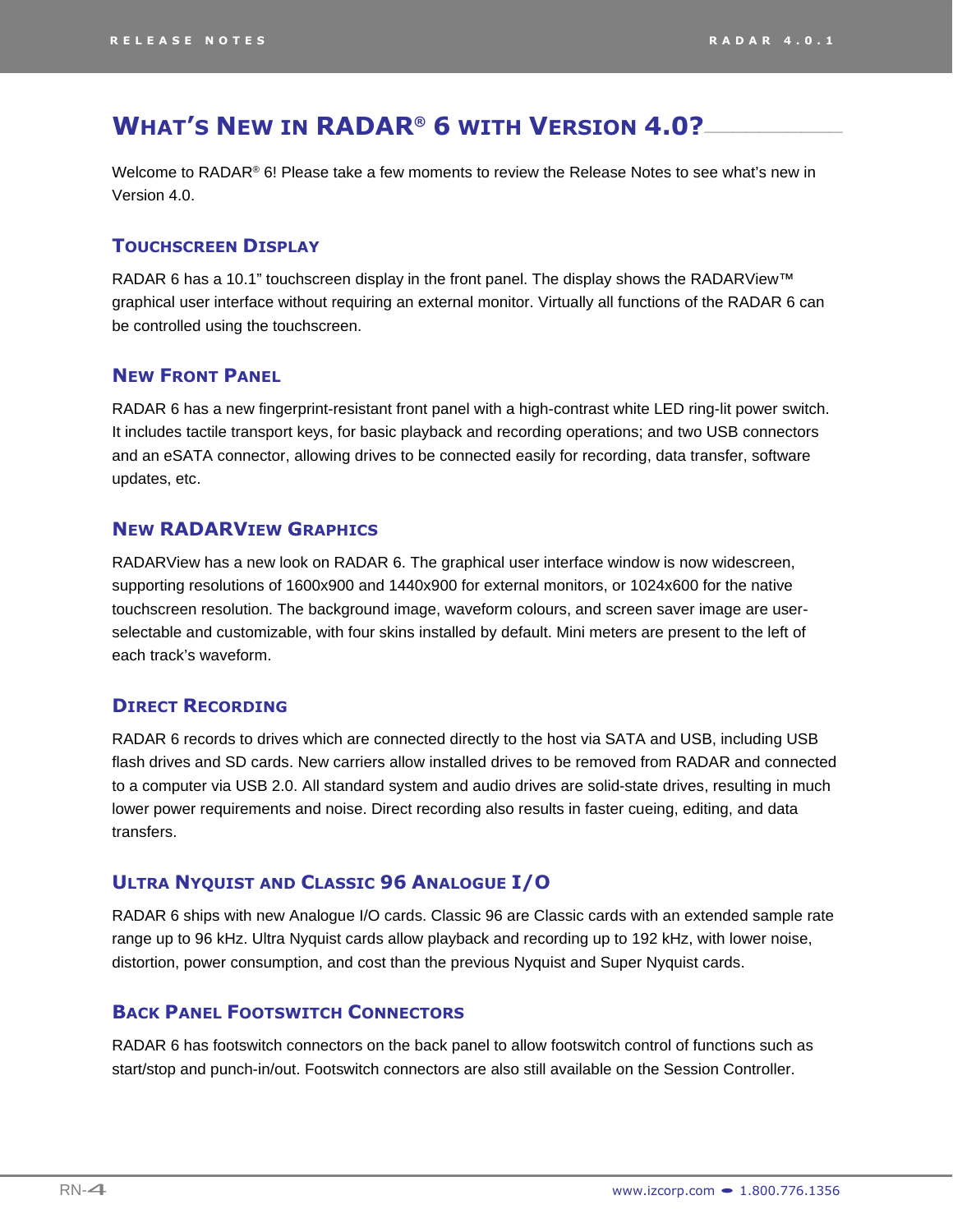### **ADJUSTABLE RECORD PUNCH IN/OUT POINTS**

If you punch in too early or punch out too late when recording an overdub, you can use the **MODIFY EDIT** function to peel back a portion of the recording to reveal the underlying audio.

### **MULTIPLE MARK IN/OUT RANGES FOR EXPORT TO AUDIO CD**

Now you can mark multiple ranges, and then export them all in one step – either to a folder or directly to an Audio CD. You can even select ranges from multiple projects.

## **REDO RECORD TRACK SELECTION**

If you want to undo some tracks of a particular take while keeping others, you can select tracks after pressing  $REDO$ .

## **SELECT MULTIPLE PROJECTS FOR EXPORT**

You can now choose **ALL PROJECTS**, **CURRENT PROJECT**, or **SELECTED PROJS** for export (just as you can when doing a backup).

## **CURSOR POSITION PREFERENCE**

You can now select whether you want the current time cursor position to be in the middle of the waveform view, or shifted to the left or right part of the view.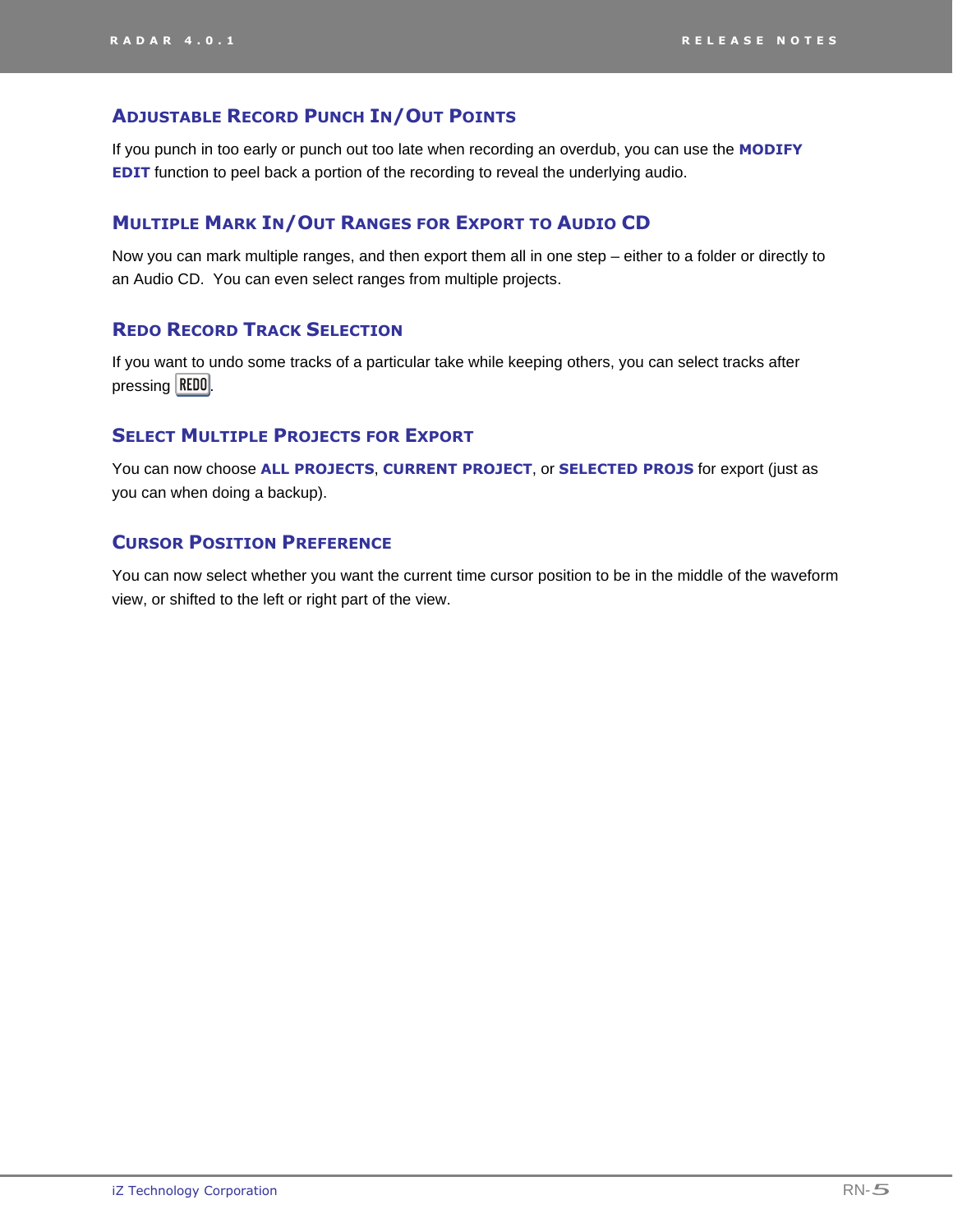# **INSTALLING VERSION 4.0.1 SOFTWARE ON YOUR RADAR® \_\_\_\_\_\_\_\_\_\_\_\_\_\_\_\_\_\_\_\_\_\_\_\_\_\_\_\_\_\_\_\_\_\_\_\_**



Before you begin the upgrade, make sure you have a **backup of current sessions.** This is a standard precaution.



After upgrading your RADAR, you can mount audio drives from older versions of RADAR software, and they will automatically be upgraded to 4.0.1. This will work for any RADAR 6, RADAR V or RADAR 24 SATA audio drive.

Since version 4.0.1 is a free upgrade from version 4.0, you can download the file **RADAR\_v4.0.1.zip** directly from the iZ® web site. This file can be copied to a USB drive or a network drive and then installed as follows:

Select **UPDATE SOFTWARE** from the **SYSTEM MENU**, then choose from the following options:

- **U1:** If you are installing the 4.0.1 software upgrade from a USB drive connected to your RADAR, use the  $\blacktriangleleft$ ,  $\blacktriangledown$ , and  $\textsf{ENTER}$  keys to locate the file  $RADAR_v4.0.1.\n\n**zip**. Then press  $|\text{ENTER}|$ .$
- **N:** If you are installing the 4.0.1 software upgrade from a network drive, use the **1**, <sub>,</sub> and <mark>LNTER]</mark> keys to locate the file RADAR\_v4.0.1.zip. Then press LENTER].



Answer **YES** to the **UPGRADE TO VER 4.0.1?** prompt.

**3** When prompted, power off RADAR and reboot.

**4. When RADAR has finished rebooting, it will start up in the new version.**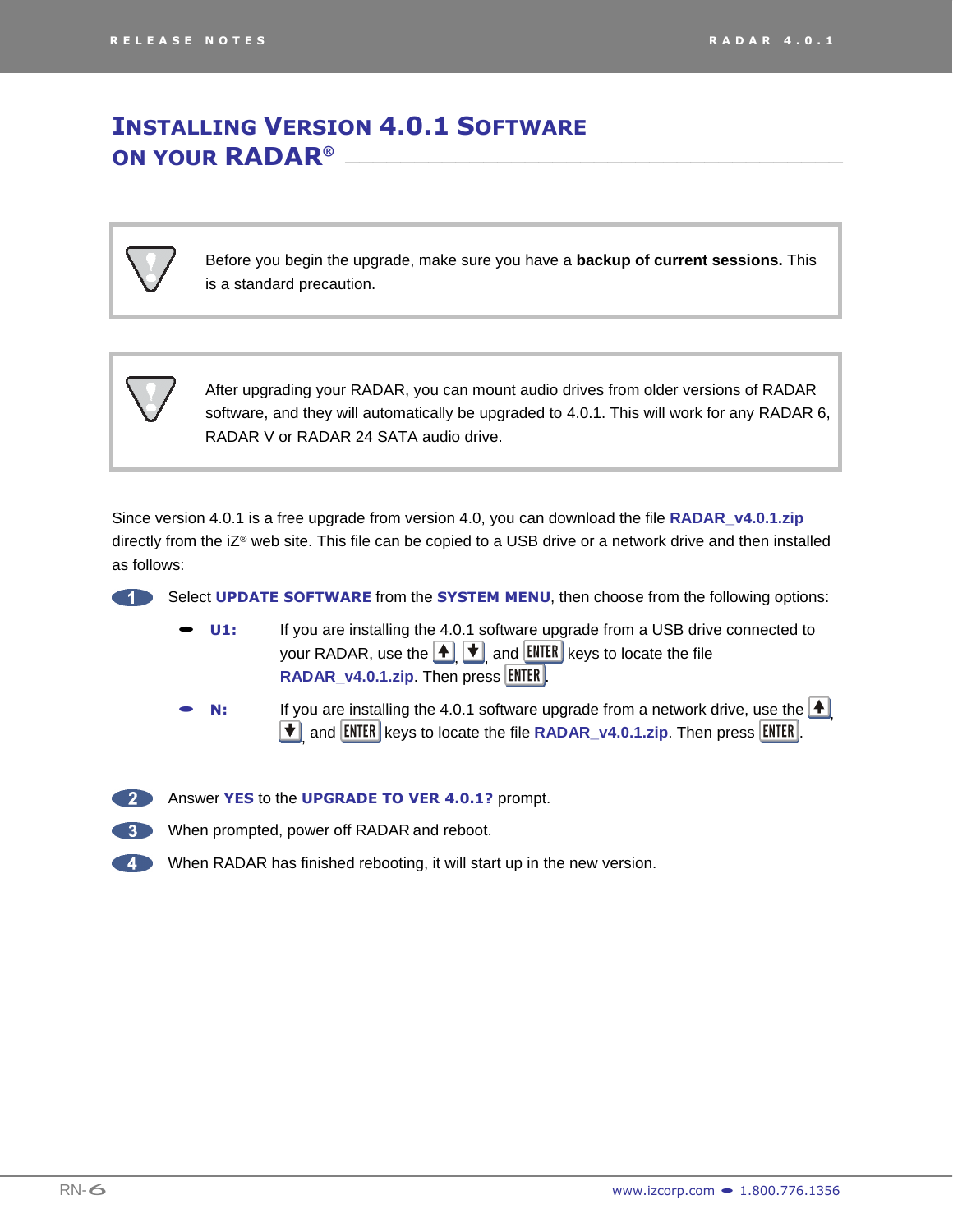# **RADAR® SYSTEM DRIVE RECOVERY PROCEDURE \_\_\_\_\_\_\_\_**



This procedure will erase all data on your system and Archive drive.

Disconnect all other drives, including SATA-connected audio drives and external USB drives, so that they are not accidentally erased.

**Plug a PC USB keyboard into a USB port on RADAR.** 

Turn on RADAR, and at the initial (POST) screen, press the [DEL] key to enter CMOS Setup.

In Boot Settings / Hard Disk Drives, change the settings on your RADAR unit so that the USB drive comes first in the boot sequence, and save the changes.



When the System Rescue screen appears, press **ENTER** at the **ENTER TO BOOT** prompt.

After the operating system software has loaded, follow the instruction to type **'YES'** and press  **to proceed with system recovery.** 

**WARNING: ALL DATA ON THE SYSTEM AND ARCHIVE PARTITION WILL BE LOST** will appear as a final warning, with the instruction to **TYPE 'YES' AND PRESS ENTER TO PROCEED**. At this prompt, type **'YES'** and press **ENTER** to proceed with system recovery.

> If you press without typing **'YES'**, you will see the message **REBOOT, AND CHANGE THE CMOS SETTINGS TO THE DEFAULT BOOT ORDER, REMOVE THE DISK, AND REBOOT. END OF AUTORUN SCRIPTS, PRESS <ENTER> TO CONTINUE**. At this point, you can restart the recovery process by pressing **ENTER** and then typing **'EXIT'** at the **/ROOT** % prompt, or you can cancel the recovery process by removing the recovery USB drive, rebooting and changing the CMOS settings back to the original boot sequence.

You will see the message **PLEASE WAIT, THE RECOVERY PROCESS MAY TAKE SEVERAL MINUTES. FORMATTING PART 1 OF 2.** The software is loaded to RADAR's system drive in two phases. After each phase, you will see some statistics similar to the following:

> **2127152+0 records in 2127152+0 records out 2178203648 Bytes (2.2 GB) copied, 439.218 s, 5.0 MB/s**



When the **RECOVERY COMPLETE** message appears, follow the instruction to **REBOOT, AND CHANGE THE CMOS SETTINGS TO THE DEFAULT BOOT ORDER, REMOVE THE DISK, AND REBOOT**. After this reboot, RADAR software will start automatically.

8 When the RADARView™ screen appears, check the date and time beneath the iZ® logo in the top left corner of the screen. If they are incorrect, go to the **SET TIME & DATE** option in the **SYSTEM MENU** to update.

Update RADAR to the most current software version if required.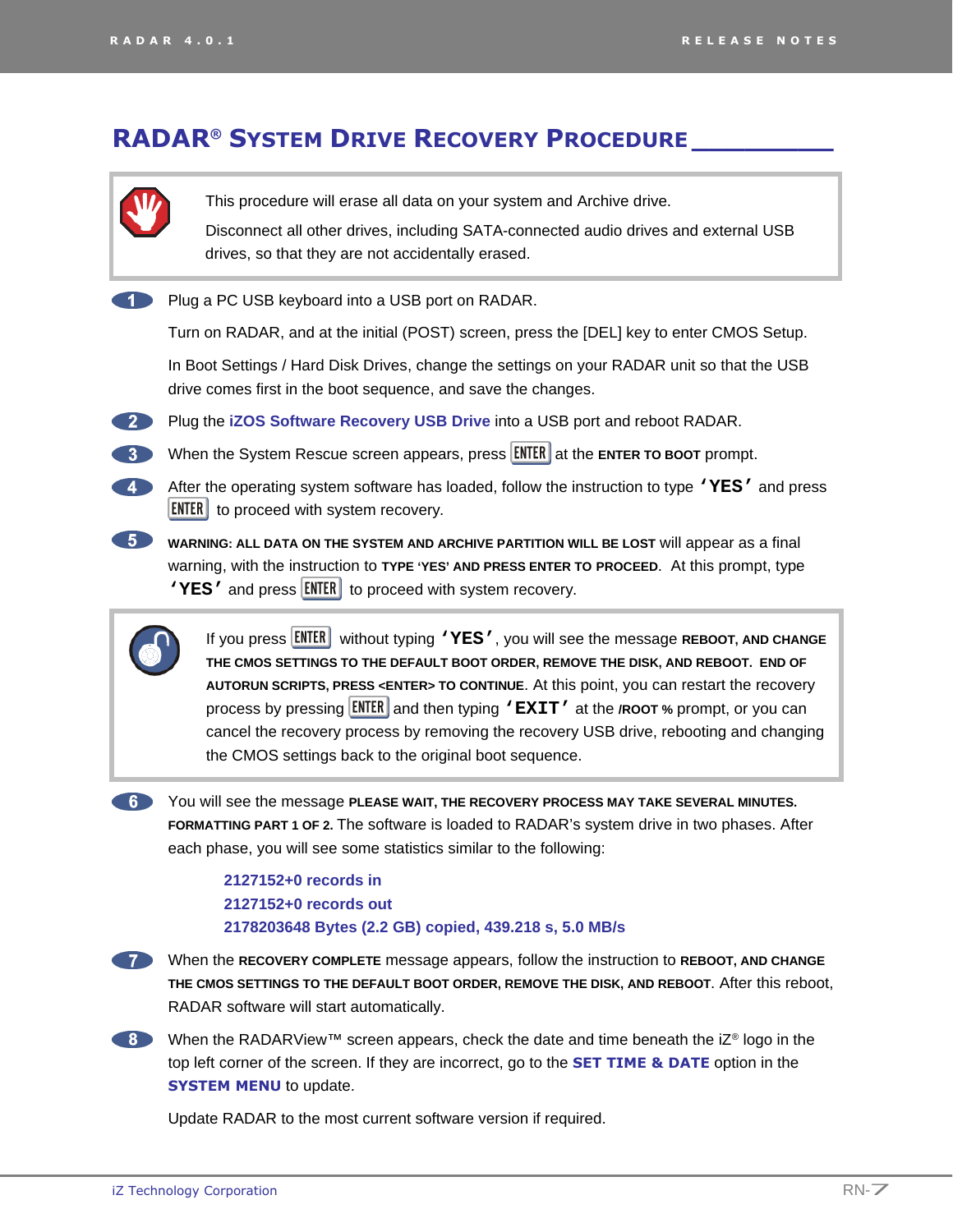# **MENU STRUCTURE IN VERSION 4.0.1 \_\_\_\_\_\_\_\_\_\_\_\_\_\_\_\_\_\_\_\_**

Here is the RADAR® menu structure for Version 4.0.1.

**SYSTEM MENU**  $\blacktriangledown$ **SYSTEM INFO RADAR SOFTWARE VERSION SERIAL NUMBER CPU TYPE CPU SPEED SYSTEM RAM NETWORK CARD MAC ADDRESS IP ADDRESS RECORDING ENGINE SYNC ENGINE ANALOGUE I/O 1 ANALOGUE I/O 2 ANALOGUE I/O 3 MADI BOARD AES BOARD ADAT BOARD TDIF BOARD SATA 1 SATA 2 SATA 3 IDE MASTER SET TIME & DATE SET SERIAL NUM UPDATE SOFTWARE DISK MENU** q **MOUNT AUDIO DISK UNMOUNT DISK EJECT CD/DVD SHOW DISK SPACE RECLAIM SPACE MAKE PORTABLE ERASE ALL AUDIO INIT DISK MIRROR DISK CLONE DISK DISK NOTES SYNC MENU**  $\blacktriangledown$ **TC SETTINGS TC FORMAT TC RATE SMPTE LOCK SPEED FREEWHEEL TIME STATIC TC OUT CHASE MODE SHOW SYNC DRIFT SYNC THRESHOLD CHASE ON POWERUP CHASE CUE TIME SYNC REFERENCE RADARLINK ENABLE/DISABLE RADARLINK SOLO RADARLINK ID**

**MACHINE CONTROL** q **ENABLE/DISABLE SELECT TYPE** 9-PIN SETTINGS  $\blacktriangledown$ **DEVICE ID 9-PIN CHASE MODE TRACK ARM MODE VARISPEED MODE SHUTTLE-0 MODE TC OUT MODE-CUE TC OUT MODE-PLAY MMC SETTINGS DEVICE ID SYNC REF OUTPUT LOST SYNC IN REC I/O MENU T I/O ROUTING INPUT ROUTING OUTPUT ROUTING RESET ROUTING DIG 2-CH ROUTING DIGITAL INPUTS 8-BUS MODE ANALOGUE LEVELS DIG IN FORMAT DIG I/O SDQ DIG 2-CH OUTPUT MADI SETTINGS** *(IF MADI CARD PRESENT)* **SAMPLE RATE IN EMPHASIS IN EMPHASIS OUT**

**SYNC MENU** *(CON'T)* 

**LEGACY MODE (96K) INTERLACE (48CH) COAX/OPTICAL IN INSTALL FIRMWARE AES SETTINGS** *(IF AES CARD PRESENT)* **SAMPLE RATE IN EMPHASIS IN EMPHASIS OUT MULTI-CHNL TYPE ADAT SETTINGS** *(IF ADAT CARD PRESENT)* **ADAT IN CLOCK ADAT IN WIDTH ADAT IN SMPL PT ADAT OUT WIDTH ADAT OUT USERBIT FACTORY DEFAULTS TDIF SETTINGS** *(IF TDIF CARD PRESENT)* **IN SAMPLE POINT SAMPLE RATE IN EMPHASIS IN EMPHASIS OUT**

**CARD TYPE**

**FILE MENU**  $\blacktriangledown$ **BACKUP RESTORE EXPORT IMPORT FLATTEN PROJECTS FILE MANAGEMENT MAKE DVDCD IMAGE BURN DATA CD/DVD BURN AUDIO CD FINALIZE CD DEL IMG FILE LOAD MACROS SAVE MACROS FILE PREFS SHOW SIZE IMPRT PROJ START EXPORT FORMAT MONO FORMAT STEREO FORMAT FILL SILENCE REFORMAT QUALITY WRITE VERIFY FILE NAME FORMAT** q **PRESET**  $\overline{\mathbf{v}}$ **TRK-NAME-STAMP TRK-PROJ-STAMP TRK-REGION-NAME TRK-REGION-PROJ PROJ-TRK-REGION TRK-REGION (DOS) CUSTOM** q **SELECT TEMPLATE MAKE TEMPLATE IMPORT TEMPLATE EXPORT TEMPLATE EDIT TEMPLATE DELETE TEMPLATE DVD BURN MODE DVD BURN SPEED**